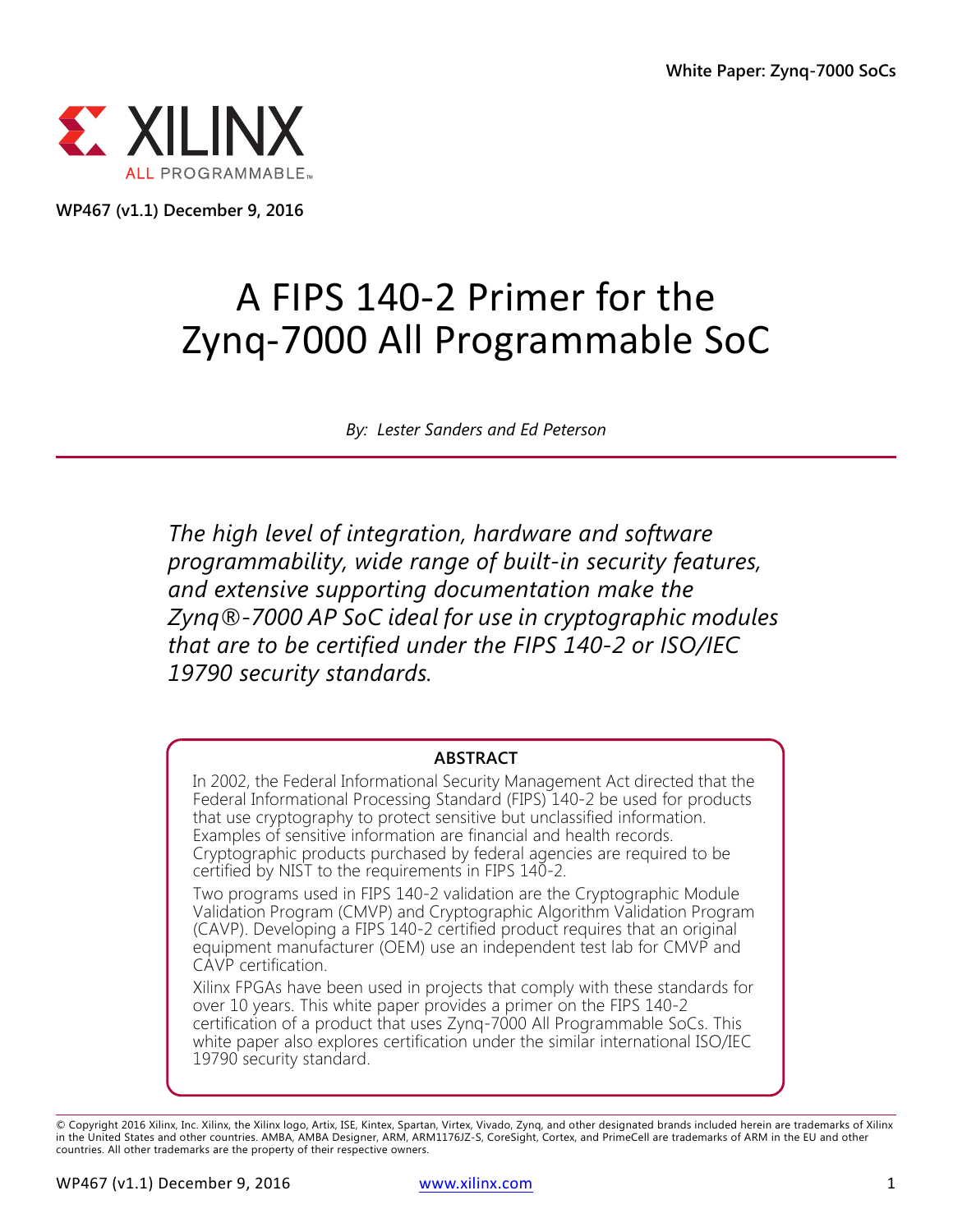## **Introduction**

The National Institute of Standards and Technology (NIST) Computer Security Division and the Communications Security Establishment Canada (CSEC) administer the Cryptographic Module Validation Program (CMVP). A FIPS 140-2 certified product typically consists of hardware and software included in an enclosure. Typically, an OEM integrates hardware and software cryptographic modules into the top-level cryptographic module, which then comprises the end product in an enclosure. Cryptographic modules use FIPS 140-2 approved algorithm(s), often the Advanced Encryption Standards (AES) or Rivest Shamir Adleman (RSA) algorithm. The approved algorithm is certified in the Cryptographic Algorithm Validation Program (CAVP).

Vendors and OEMs obtain CAVP and CMVP certification using independent Cryptographic and Security Testing (CST) labs. The labs are accredited by the National Voluntary Laboratory Accreditation Program (NVLAP). The CMVP FIPS 140-2 certification process typically takes 9–12 months. The certification process is expedited if the final cryptographic product consists of certified cryptographic algorithms and cryptographic modules. When a FIPS 140-2 certified algorithm is used in a cryptographic module, the OEM must make the case to the CST that the certified algorithm/module used is not modified.

The [Zynq-7000 AP SoC Security](#page-1-0) section describes security in Zynq-7000 devices. FIPS 140-2 provides security requirements in areas such as cryptographic boundary, cryptographic ports, physical security, key management roles, self-test, and services. In many cases, the FIPS 140-2 security requirement is in the domain of the OEM's top-level cryptographic module. The Zynq-7000 AP SoC security functionality can be used to meet all or some of the module cryptographic requirements, however additional protections (e.g., anti-tamper coatings) might be required outside of the Zynq device for module/system level certification.

The [CMVP Overview](#page-4-0) section describes the four levels of security defined in FIPS 140-2. It also provides details on the Zynq-7000 AP SoC's functionality as it applies to the FIPS 140-2 security requirements. The [CAVP Overview](#page-10-0) provides background information on the CAVP and shows certified cryptographic algorithms used in Xilinx FPGAs and in the Zynq-7000 AP SoC. The [ISO / IEC](#page-11-0)  [19790](#page-11-0) section takes a look at the international standard and how it compares with FIPS 140-2.

## <span id="page-1-0"></span>**Zynq-7000 AP SoC Security**

Two characteristics of the Zynq-7000 AP SoC that facilitate FIPS 140-2 certification are its high level of integration and its hardware and software programmability. The high level of integration provides a cryptographic module boundary, which can reduce the number of levels of hierarchy in the final cryptographic product. The programmability shortens FIPS 140-2 certification time by allowing quick changes to resolve OEM – CST issues.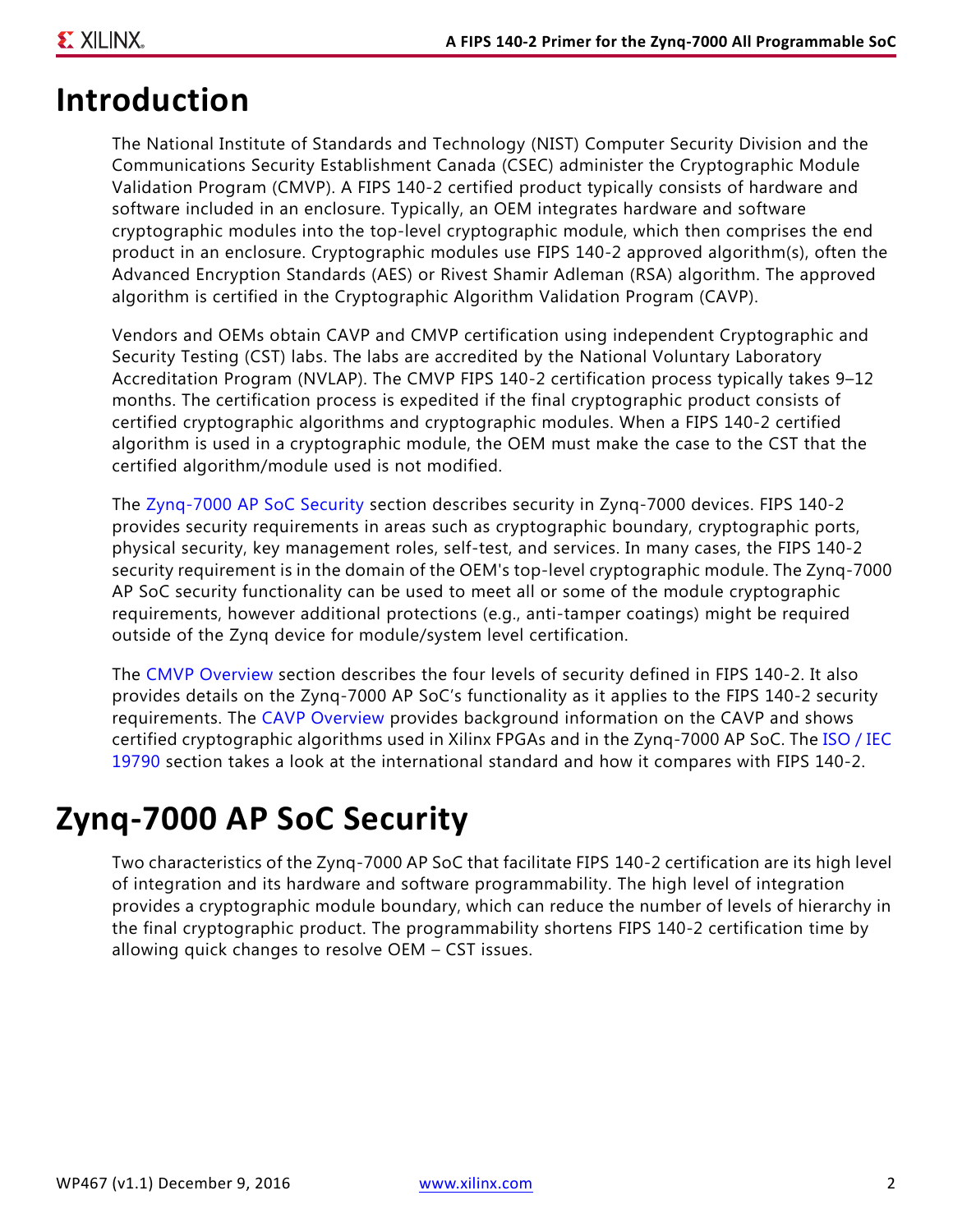<span id="page-2-0"></span>The Zynq-7000 AP SoC integrates a feature-rich ARM® Cortex™-A9 based processing system (PS) and 28nm Xilinx programmable logic (PL) in a single device. [Figure 1](#page-2-0) shows the Zynq-7000 AP SoC major hardware components: nonvolatile memory (NVM) controllers, double data rate (DDR) memory controller, mask-programmed bootROM, on-chip memory (OCM), central processing unit (CPU), system-level control register (SLCR), device configuration interface (DEVCI), eFUSE array, and the AES/HMAC engine.<sup>(1)</sup>



*Figure 1:* **Zynq-7000 AP SoC Security Functions**

The secure storage in the Zynq-7000 AP SoC security perimeter includes 256KB OCM, up to 3MB AXI block RAM (depending on the particular device), and PL configuration memory. The OCM memory address and control bus signals are not available externally at all; there is very limited access to the on-chip address and control signals.

The storage of the symmetric 256-bit AES cryptographic key in either eFUSE or battery-backed random access memory (BBRAM) is secure and programmable only through the JTAG port. To protect the cryptographic key, the Zynq-7000 AP SoC provides methods to control access to the JTAG port, including the capability to permanently disable access. See [Table 1](#page-3-0). The storage of the 256-bit hash of the user-defined 2048-bit RSA public key is in eFUSE memory. This unmodifiable SHA-256 hash links the RSA public key to the device to enable authentication of the first-stage boot loader (FSBL) to establish a root-of-trust. [\[Ref 1\]](#page-13-0)

<sup>1.</sup> The AES/HMAC engine is only available for boot code decryption and symmetric authentication, not for application layer cryptography.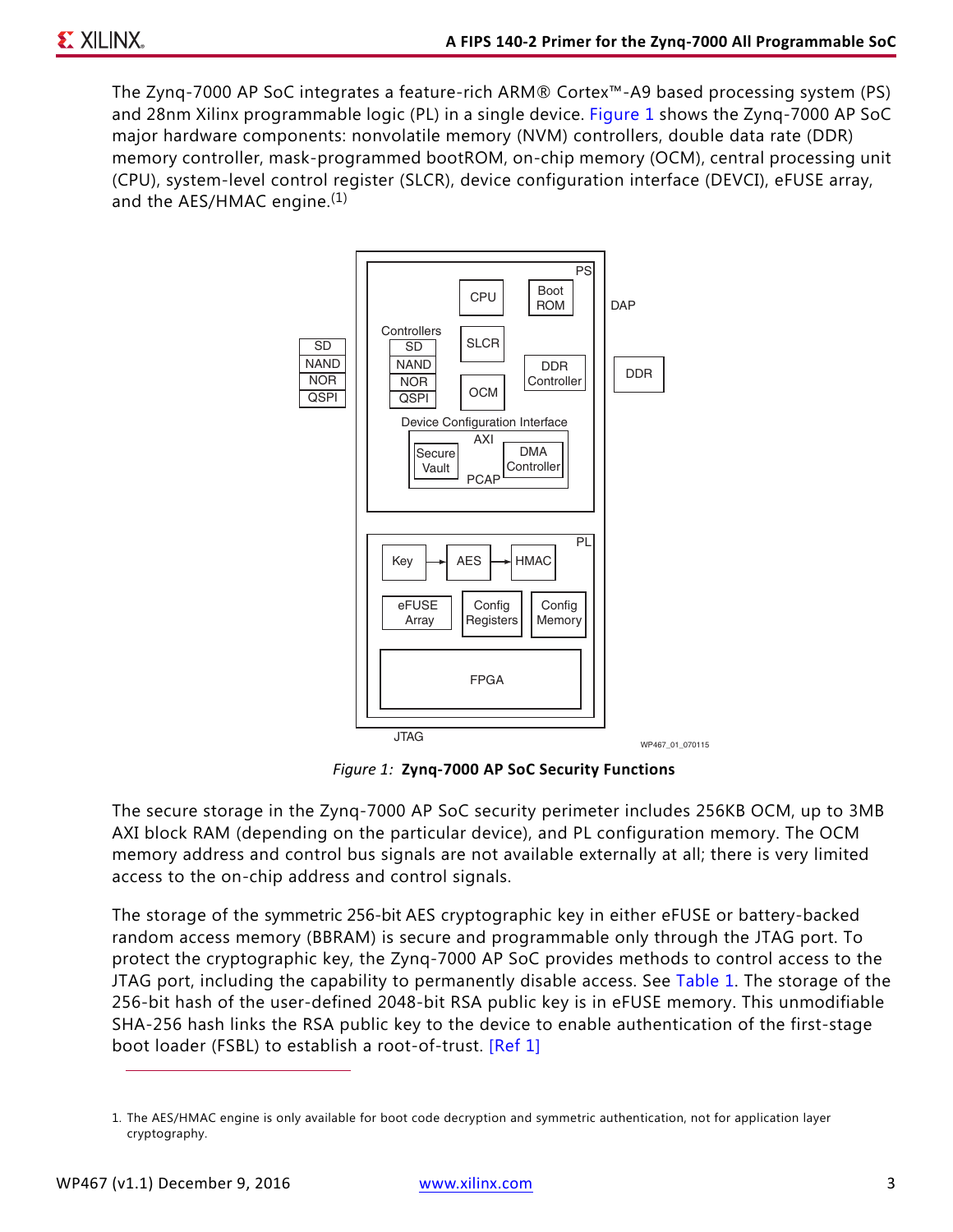|                  | <b>Built-in Silicon Features</b>            |
|------------------|---------------------------------------------|
| Passive Features | Confidentiality w/ AES-256 (BBRAM/eFUSE)    |
|                  | Secure Configuration/Boot (PL/PS)           |
|                  | Hardened Readback Disable                   |
|                  | Symmetric Key Authentication                |
|                  | Public Key (Asymmetric) Authentication      |
| Active Features  | SEU Checking                                |
|                  | JTAG Disable/Monitor (BSCAN)                |
|                  | Internal Key Clear                          |
|                  | <b>Internal Configuration Memory Access</b> |
|                  | Unique Identifier (Device DNA)              |
|                  | Unique Identifier (User eFUSE)              |
|                  | On-chip Temperature/Voltage Monitors        |
|                  | PROGRAM_B Intercept                         |
|                  | Permanent JTAG Disable                      |

<span id="page-3-0"></span>

The Zynq-7000 AP SoC provides boot and run-time security using the AES and RSA cryptographic algorithms.[\[Ref 2\]](#page-13-1) When power is applied, device-level tests by masked programmed bootROM code ensure secure startup. Methods exist that periodically do a run-time integrity check on system memory.[\[Ref 3\]](#page-13-2) RSA public key authentication is used by the bootROM code, and each hardware and software partition is authenticated using RSA in the secure boot. The Zynq-7000 AP SoC uses a hardened decryptor to decipher partitions encrypted using the AES standard.

<span id="page-3-1"></span>As shown in [Figure 2](#page-3-1), the Zynq-7000 AP SoC boot process uses "chain of trust" to ensure a secure boot process so that security at run-time (application execution) can be achieved.



*Figure 2:* **Secure Boot Chain of Trust**

Isolation and access control are fundamental tenets of computer security. Using the SLCR, the Zynq-7000 AP SoC allows isolation by locking security subsystems when not in use. The SLCR is also used to ensure certain security settings are maintained throughout the secure boot process to include when the application is running. The security-critical settings are "sticky" and when initially set by the FSBL cannot be later changed without performing a device reset or power cycle. The FSBL is defined and customized by the user—Xilinx provides a standard FSBL as a baseline.

ARM® TrustZone provides a system approach to security by isolating secure applications from non-secure applications, preventing access to or corruption of the secure applications. TrustZone is integrated into the Zynq-7000 AP SoC's ARM Cortex-A9 processors, extending to the PS and PL intellectual property (IP) using the AXI bus. TrustZone defines "secure world" and "normal world" for a trusted execution environment and a rich operating system. TrustZone can be used for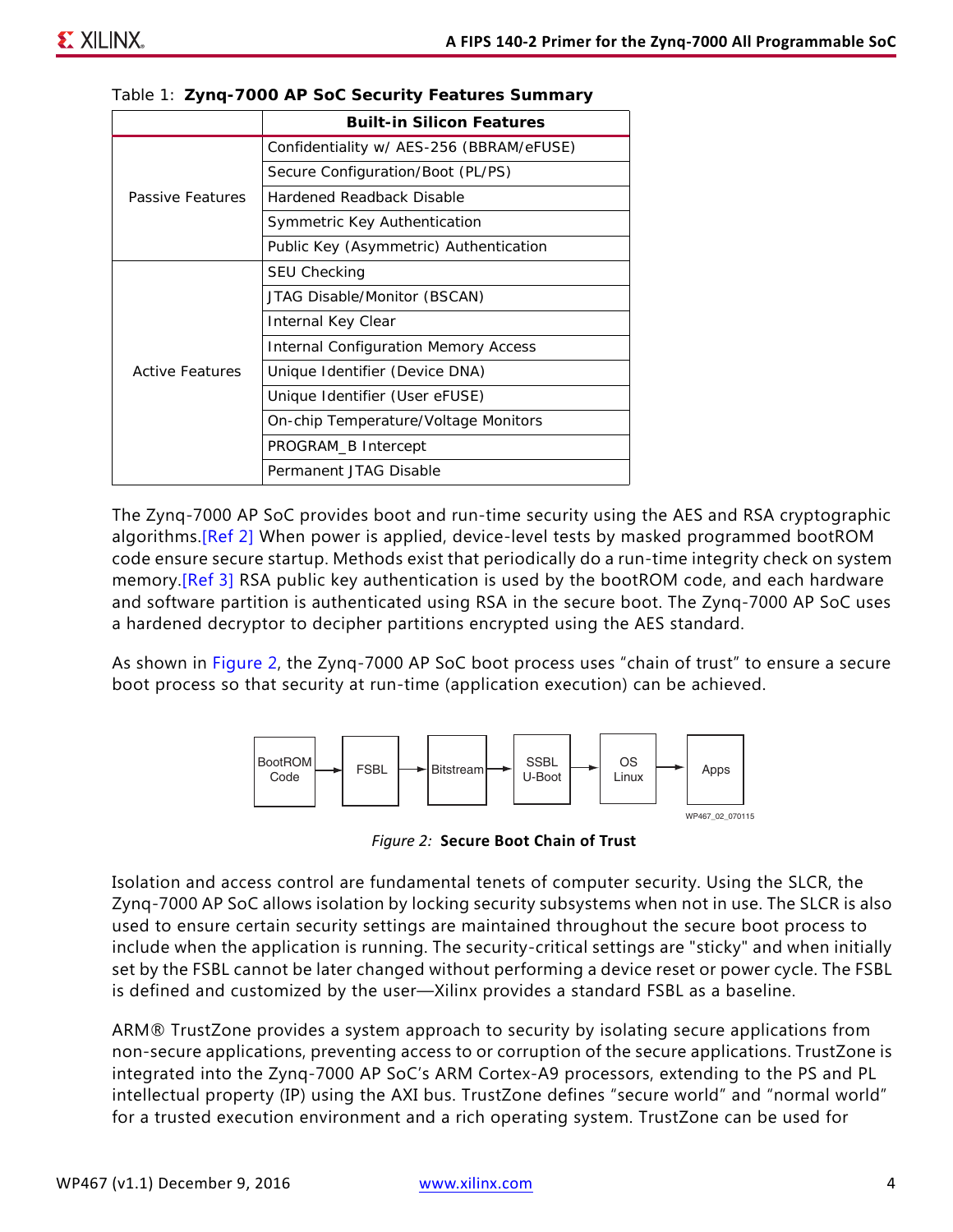isolation and access control. [\[Ref 4\]](#page-13-3) Access control is a focus of the cryptographic module security policy, a security requirement described in the [CMVP Overview.](#page-4-0)

The JTAG port is disabled by default. If the user decides to activate it, then it is important to realize that the JTAG port provides access to input/outputs (I/Os), registers, and memory—all items that can be exploited by an adversary. Zynq-7000 AP SoCs use a multi-level hierarchy to disable access to the JTAG ports. The JTAG port can be permanently disabled by a one-time programmable (OTP) eFUSE bit. The SLCR provides a second level of dynamically enabling/disabling the DAP and JTAG ports. As with most security-related control bits, the SLCR bits for disabling the DAP/JTAG ports are triplicated and sticky.

As an additional layer of tamper protection, the Xilinx Security Monitor (SecMon) can be instantiated into Zynq-7000 devices to provide run-time protection against a variety of tamper attacks. SecMon provides clock, JTAG port, voltage, and temperature monitoring and generates alarms if out-of-bounds activity is detected (SecMon also dynamically blocks the JTAG port). SecMon can respond to a tamper detection by performing functions such as BBRAM key erasure and zeroization of the PL configuration memory contents. SecMon can also take tamper input from external elements to provide a centralized system-level tamper detection and system response such that it can be used as the starting point to meet tamper requirements in higher levels of security (e.g., 3 and 4). [\[Ref 5\]](#page-13-6)

The Xilinx Isolation Design Flow (IDF) uses an implementation methodology that isolates functions in the PL and controls fault propagation.[\[Ref 6\]](#page-13-4) IDF can be used to address physical and logical separation of security functions in Security Levels 2, 3, and 4.

### <span id="page-4-0"></span>**CMVP Overview**

The participants in the FIPS 140-2 certification process are the semiconductor vendor, the CST, the CMVP/CAVP Authority, and the OEM. Most of the tasks in CMVP/CAVP certification are performed by the vendor (or OEM) and the CST.

- The OEM produces the end product, which typically integrates multiple cryptographic modules in an enclosure.
- The vendors in this space are companies like Xilinx, QNX, Green Hills, and Wind River.
- There are approximately twelve CST labs in the US, and approximately twenty worldwide.

FIPS 140-2 certification requires extensive documentation. Certification starts with the OEM selecting a CST lab and providing the documentation described in FIPS PUB 140-2, Appendix A.<sup>[Ref 7]</sup> Since the Zyng-7000 AP SoC has a very large number of users, much of the documentation is available. The availability of low-cost Zynq-7000 AP SoC evaluation boards allows almost immediate testing of hardware and software relative to a large cryptographic boundary. The testing can be done at the CST facility or by the vendor.

FIPS PUB 140-2 defines four levels of security and eleven security requirements. Most of the security requirements can be tested to a specified security level. The principle drivers defining the different security levels are the operating system and the anti-tamper (AT) requirements. The overall FIPS 140-2 certification level is *the lowest level attained in all of the security requirements*. Most FIPS 140-2 certifications are to Security Levels 1 and 2.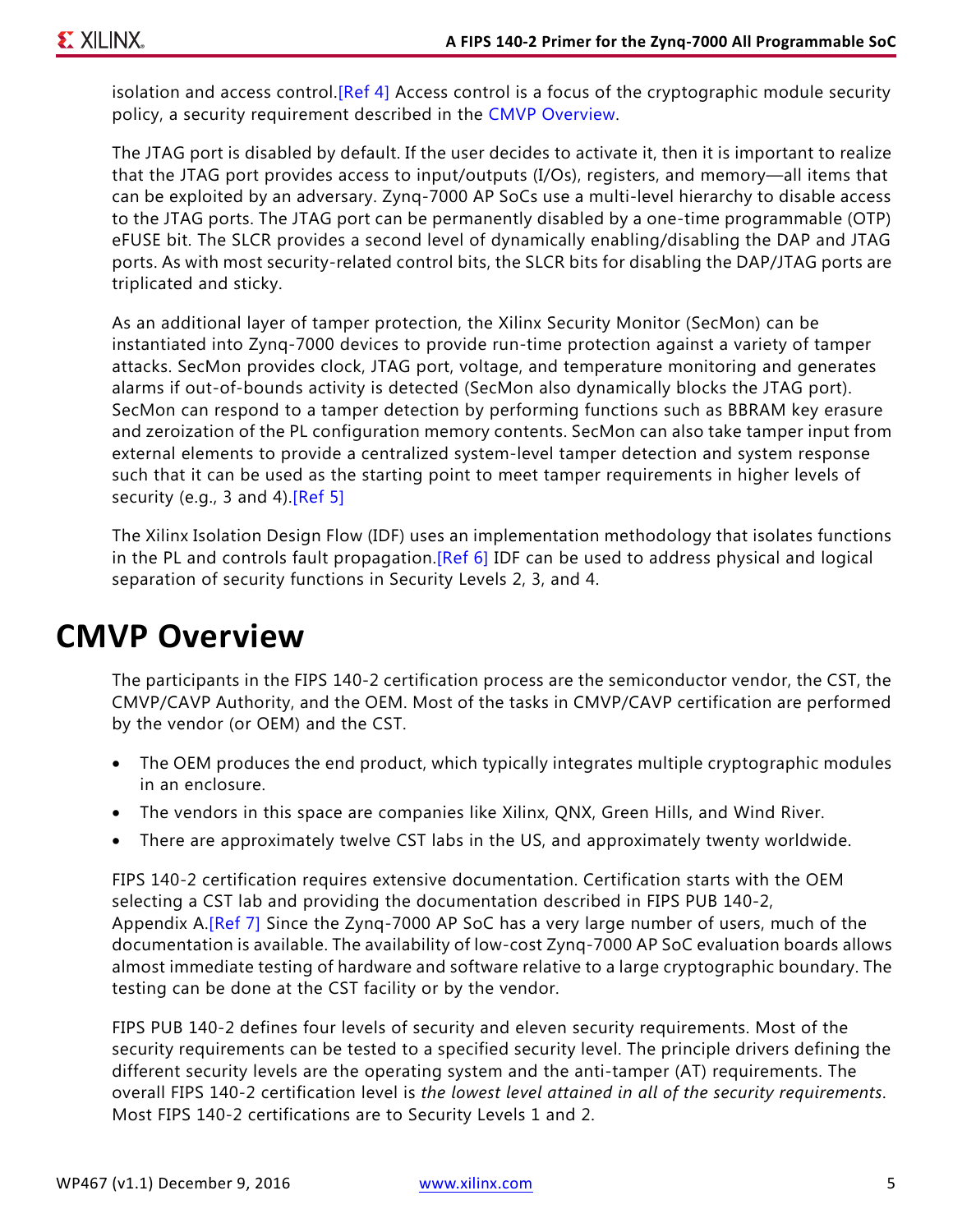The Common Criteria for Information Technology Security Evaluation (CC) is an international standard (ISO/IEC 15408) for computer security certification. The CC uses a Protection Profile (PP), a document that identifies the security requirements for a category of consumer need. CC lists seven Evaluation Assurance Levels (EALs), with EAL1 being the least stringent. FIPS 140-2 includes EAL requirements in Security Levels 2, 3, and 4. Xilinx operating system partners Green Hills, QNX, and Wind River products meet EALs that exceed the requirements of FIPS 140-2 Security Level 4.

- **Security Level 1** is the lowest FIPS 140-2 level defined. There are no physical security requirements on the cryptographic module. The operating system does not require evaluation.
- **Security Level 2** includes physical security requirements for tamper attacks. These requirements are addressed with coatings or seals that are broken if access is attempted. For a single-chip cryptographic module, opaque tamper-evident coating on chip or enclosure is required. A pick-resistant lock can be used on removable enclosures. The operating system must meet the functional requirements specified in the CC PP and be evaluated to CC EAL2 or higher.
- **Security Level 3** requires more advanced tamper detection, and includes the requirement to zeroize critical security parameters (CSP) when an enclosure is opened. Identity authentication is required. The operating system must meet the functional requirements specified in the CC PP and be evaluated to CC EAL3 or higher.
- **Security Level 4** increases the tamper detection further. Cryptographic modules can be used in unprotected environments, i.e., outside the security perimeter of a guarded facility. Two-factor authentication is used. For a single-chip cryptographic module, hard opaque removal resistant coating on chip is required. Protection against noninvasive attacks, such as Differential Power Analysis (DPA), is specified. The operating system must meet the functional requirements specified in the CC PP and be evaluated to CC EAL4 or higher.

The eleven FIPS 140-2 security requirements are summarized here followed with a high level explanation of how Zynq-7000 can be used to satisfy each.

1. **Cryptographic Module Specification.** The cryptographic module (including the cryptographic boundary) is defined, along with approved algorithms, modes of operation, and security policy. A cryptographic module can operate in FIPS mode and non-FIPS mode, and it can execute approved algorithms such as AES and RSA, and non-approved algorithms such as the Data Encryption Standard. The documentation requirements include the cryptographic boundary, which defines what is included and excluded, physical ports and logical interfaces, and the control/status signals of cryptographic modules. A list of approved and non-approved cryptographic functions is provided. The documentation must include a block diagram of the hardware components. Appendix A in FIPS PUB 140-2 summarizes the documentation requirements.[\[Ref 7\]](#page-13-5)

The following Zynq-7000 device attributes facilitates the creation of this specification in a timely manner:

- o The high level of feature integration within the device helps to provide a well-defined crypto boundary.
- o The existing embedded on-chip crypto algorithms (AES and RSA) are FIPS-approved and have passed CAVP.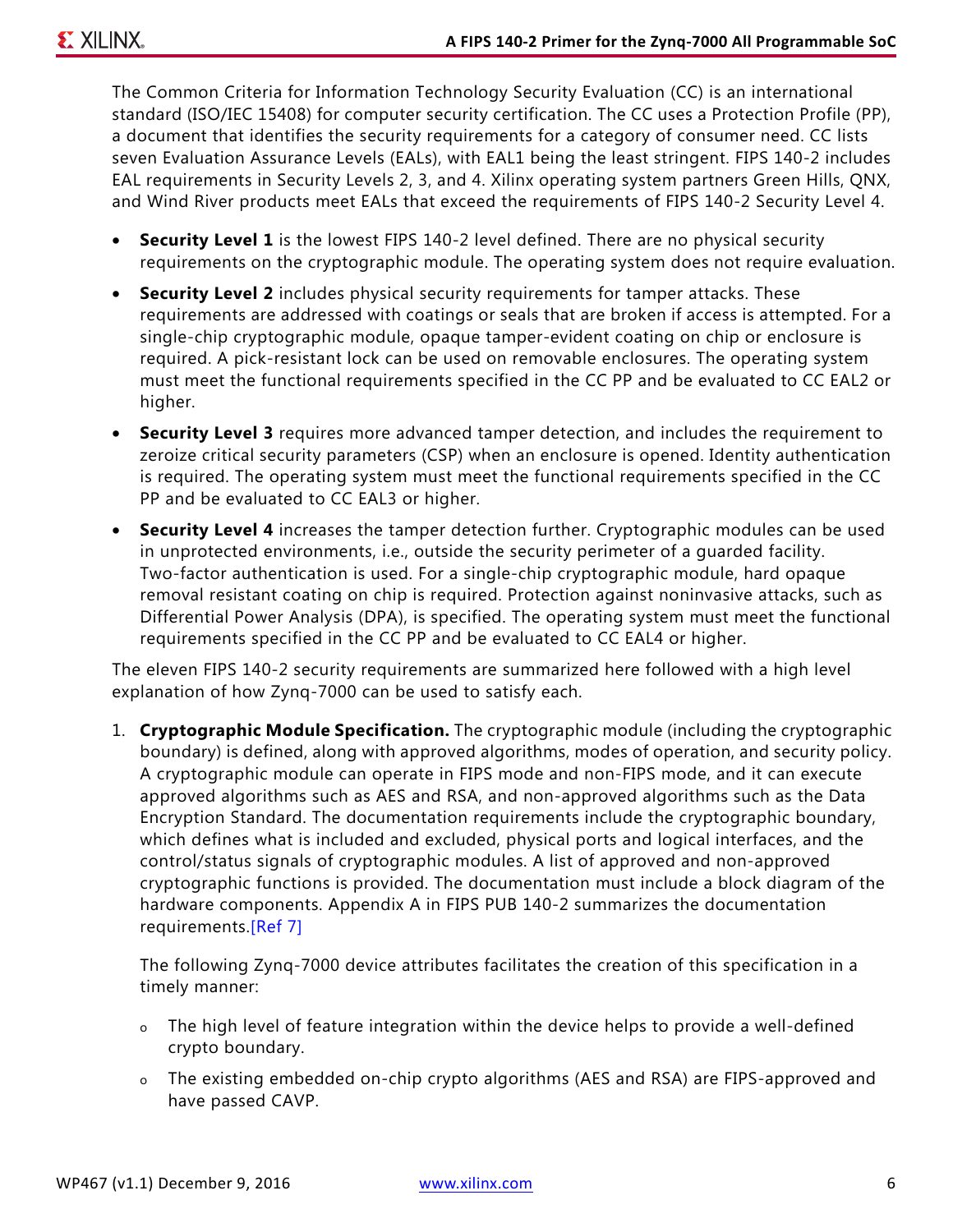- o The hardware and software programmability allows for additional FIPS-approved algorithms, bypass/non-FIPS modes, etc.
- o Extensive documentation (e.g., XAPP1175[\[Ref 2\]](#page-13-1), XAPP1223[\[Ref 8\]](#page-13-9), and WP468[\[Ref 9\]](#page-13-8)) can provide additional information on topics such as the proper use of crypto keys, enhancing device security, etc.
- 2. **Cryptographic Module Ports and Interfaces.** The cryptographic module must have four logical interfaces: data input, data output, control, and status. For Security Levels 1 and 2, the ports used to input plaintext cryptographic keys can be shared with other ports. For Security Levels 3 and 4, the ports used to input cryptographic keys must be physically and logically separated. For secure boot, the plaintext cryptographic key is input into the Zynq-7000 AP SoC using the JTAG port and stored in BBRAM or eFUSEs. The Zynq-7000 device provides hierarchical control of access to the JTAG port. Since this is a plaintext key load, it has to be performed in a secure facility.

For the application layer, the ports used for cryptographic key(s) are user defined on the Zynq-7000 device. In this case, the keys can be plaintext or ciphertext depending on the user's programmable implementation (e.g., the user can instantiate a secure key exchange function in the PL for a ciphertext (black) key load). These cryptographic "mission" keys are typically used for secure communication channel(s) (voice, data, video, packets, etc.). For security Levels 3 and 4, the user defines an access controlled port for key loading (not JTAG). This is similar to the DS101/DS102 port (military radios), SafeNet USB key loader, or Motorola KVL key loader (which is a variation on RS-232 serial). These mission keys can be loaded daily, weekly, or periodically. There is also Over the Air Rekeying (OTAR) required by most radio systems that can be implemented in the programmable Zynq-7000 device.

3. **Roles, Services, and Authentication.** This section addresses the ability of the cryptographic module to identify two types of operators: role-based and identity-based. The operator(s) perform services such as loading the plaintext cryptographic key. Security Level 1 does not require authentication. Security Level 2 requires role-based authentication to control access to the cryptographic module. Security Levels 3 and 4 require identity-based authentication. Setting up the key management organization and facility to meet this requirement is principally the responsibility of the OEM.

BootGen, the Xilinx image generation tool, supports a variation on the split knowledge referenced in FIPS 140-2, i.e., the encryption and authentication can be done on different servers by different operators. The Zynq-7000 AP SoC provides RSA authentication, starting with the FSBL and including all partitions loaded into the embedded system. BootGen supports a user-defined field (UDF) in the Authentication Certificate for identity authentication on the partitions loaded. If the UDF is used, the user must modify the FSBL to implement the identity check. Additionally, authenticated application code residing on the PS can implement role-based / user-based authentication schemes.

4. **Finite State Model.** The operation of a cryptographic module is specified with a finite state model that includes power on/off, cryptographic officer services, cryptographic key/CSP entry, user, self-test, and error states.

The Zynq-7000 AP SoC's bootROM state diagram provides a basis for the Finite State Model (FSM) for secure boot. [\[Ref 10\]](#page-13-7) Post secure boot, any user defined security features (PS software or PL design) will be included in this FSM.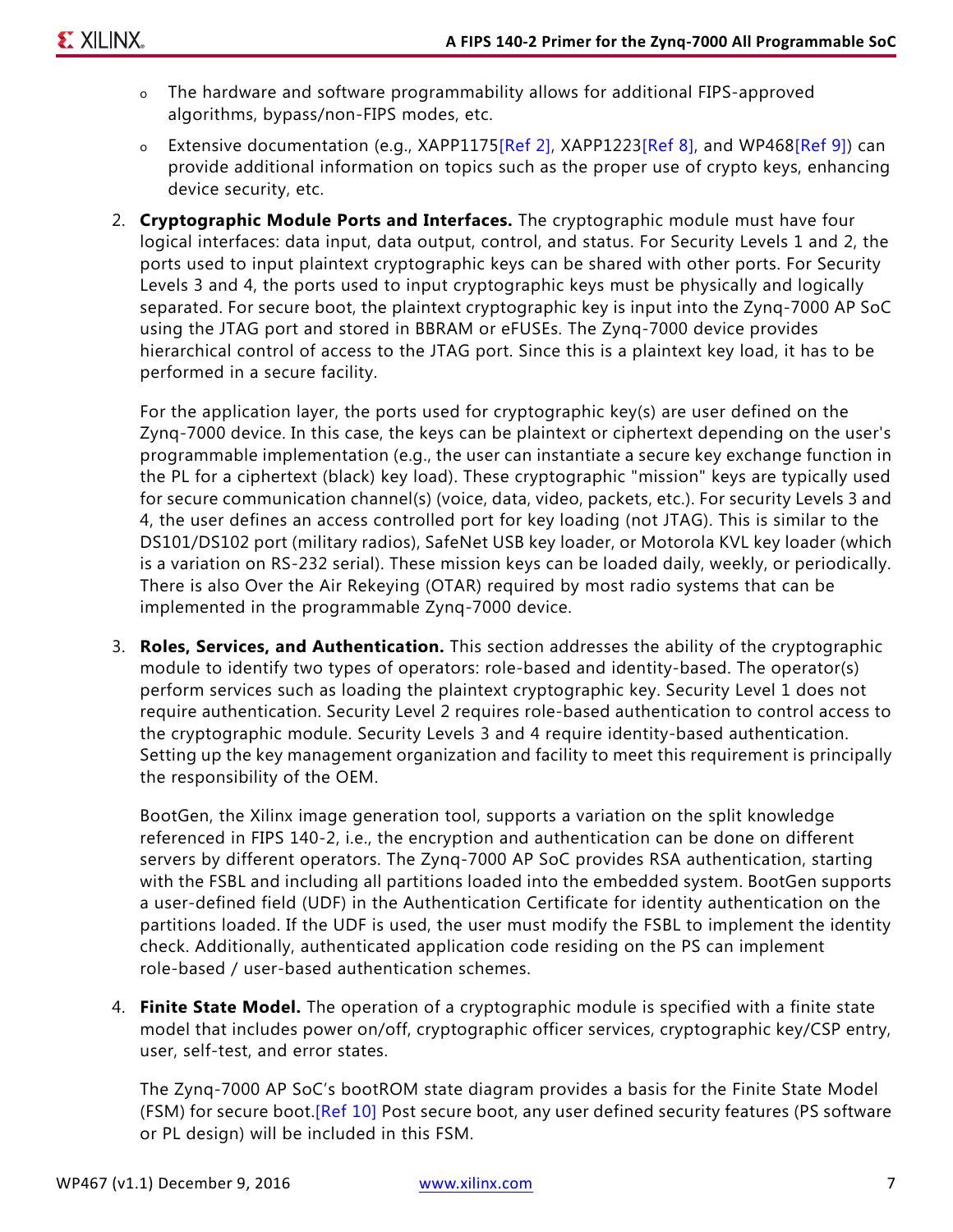5. **Physical Security.** The Physical Security requirements defines three embodiments of the cryptographic module: single chip, multiple chip embedded, and multiple chip stand-alone. It defines tamper evidence and tamper response as physical security mechanisms for responding to attempts at unauthorized access to the cryptographic module. Tamper evidence leaves a visible sign of tampering. A tamper response is action such as zeroizing a key/CSP after a tamper event is detected.

Security Level 1 physical security requirements are met with production grade components with standard passivation. Security Level 2 requires tamper-evident mechanisms. Security Level 3 requires strong enclosures with tamper detection and response. Security Level 4 adds environmental requirements, specifying functionality when the voltage and/or temperature is deliberately or accidentally changed so that it is outside of the specified operating range.

With a wide a range of security functions built into Zynq-7000 AP SoCs (e.g., Keyclear, System Monitor for environmental monitoring, etc.), many of these requirements can be easily met. Xilinx application note XAPP1084, *Developing Tamper Resistant Design with Xilinx Virtex®-6 and 7 Series FPGAs* provides detailed information on these security features and how to use them.[\[Ref 11\]](#page-13-10)

Additionally, the SecMon IP from Xilinx provides tamper monitoring and response functions (e.g., JTAG port monitoring and BBRAM key zeroization). It does this by taking advantage of the active security features described in XAPP1084 and combines them into a single IP block. SecMon can also be leveraged to provide the foundation for system-level zeroization response due to extensibility via additional system tamper event inputs. Since SecMon is part of the overall user design functionality must be integrated at the system level by the OEM.

Other physical security requirements are the responsibility of the OEM, since the OEM provides the coatings and enclosures for the underlying cryptographic devices and functions.

6. **Operational Environment.** The operational environment refers to the management of the software, firmware, and hardware, i.e., the operating system.

The Zynq-7000 AP SoC has a number of options in terms of the operational environment, such as:

- o The ARM Cortex-A9 with dual processors can be operated in single processor, symmetric dual processor, and asymmetric dual processor modes.
- o Monolithic or Microkernel operating systems can be used
- o Run-time security features can include: memory management unit (MMU), TrustZone, and Hypervisor enforced protections.

Security Level 1 requires restricting access to the cryptographic keys. The Zynq-7000 AP SoC limits access to the eFUSE and BBRAM cryptographic keys, providing mechanisms for protecting the software installed. It also includes an approved integrity check of the FSBL using approved RSA cryptography. User-defined mechanisms must be implemented to restrict access to the session keys used by the application layer.

Security Levels 2–4 require an operating system that is evaluated to CC EALs 2–4, respectively. Operating systems that meet these requirements are available from Xilinx software ecosystem members, including Green Hills, QNX, and Wind River.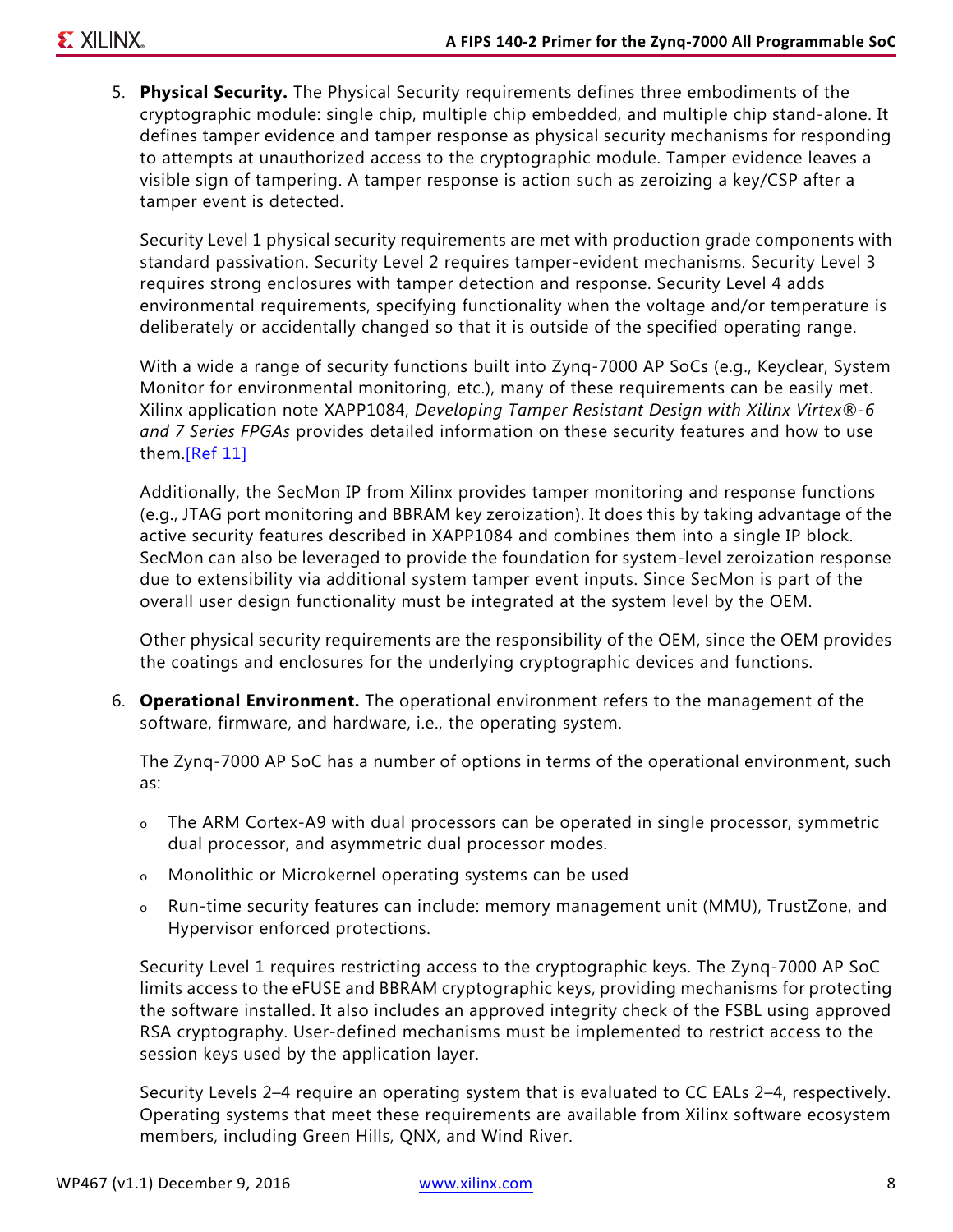7. **Cryptographic Key Management.** This security requirement addresses random number generators (RNGs), key generation, key establishment, and key entry. Keys can be entered using manual (e.g., keyboard) or automated (smartcard) methods. For Security Levels 1 and 2, the private key must be entered in encrypted form when automated entry is used. If entered manually, the private key is entered in plaintext form. For Security Levels 3 and 4, private keys must be entered in encrypted form when using automated methods, and in either encrypted or split-knowledge form, when manual methods are used. If a key is stored in plaintext, it must be zeroizable.

As mentioned previously, the key used for secure boot is in plaintext (red) form and must be loaded into on-chip BBRAM or eFUSEs within a secure facility. Only the BBRAM key can be zeroized because the eFUSE key is one time programmable (OTP).

The Zynq-7000 AP SoC does not have a built-in RNG in silicon to create application layer session keys. However, an RNG can be implemented in the PL to create keys within the device. For loading external application layer session keys, the interface port is user defined and can be a plaintext or ciphertext (black) key load depending on the user's implementation.

8. **Electromagnetic Interference/Electromagnetic Compatibility (EMI/EMC).** Cryptographic modules must conform to the EMI/EMC requirements specified by **Section 47, Code of Federal Regulations, Part 15, Subpart B,** *Unintentional Radiators, Digital Devices*.[\[Ref 12\]](#page-13-11) The requirement is Class A for Security Levels 1 and 2 and Class B for Security Levels 3 and 4.

This requirement does not apply at the Zynq-7000 device level. Compliance at the board / module level is required. Employing power supply decoupling and signal integrity best practices help with compliance. This requirement does not exist in the ISO/IEC 19790 international security standard.

9. **Self Tests.** The cryptographic module must perform power-up and conditional self tests to ensure that the module functions correctly. The power-up tests are: (a) cryptographic algorithm, (b) software integrity, and (c) critical functional tests. As an example, the AES cryptographic algorithm test is a type of known-answer test (KAT).

A KAT of the AES algorithm is not automatically executed by the Zynq-7000 device at power-up. However, a KAT can be added to the RSA-authenticated FSBL user code.

The conditional test requires that an approved authentication mechanism be used when software is loaded. The Zynq-7000 device's RSA authentication is approved and is run at boot time on all partitions loaded. The RSA authentication can be run periodically during run time. [\[Ref 3\]](#page-13-2) If included, SecMon IP is continually performing configuration memory health checks in the background as well as internal watchdog checks.

In addition to cryptographic and security self-tests, Xilinx provides extensive Built In Self Tests (BIST) and device driver self-test software, which can be run at startup or periodically, for testing the overall health of the system.

10. **Design Assurance.** Design Assurance ensures that the cryptographic module is properly tested, configured, delivered, installed, and developed. Documentation that relates the security policy with the hardware, software, and firmware components of the cryptographic module is required from the OEM.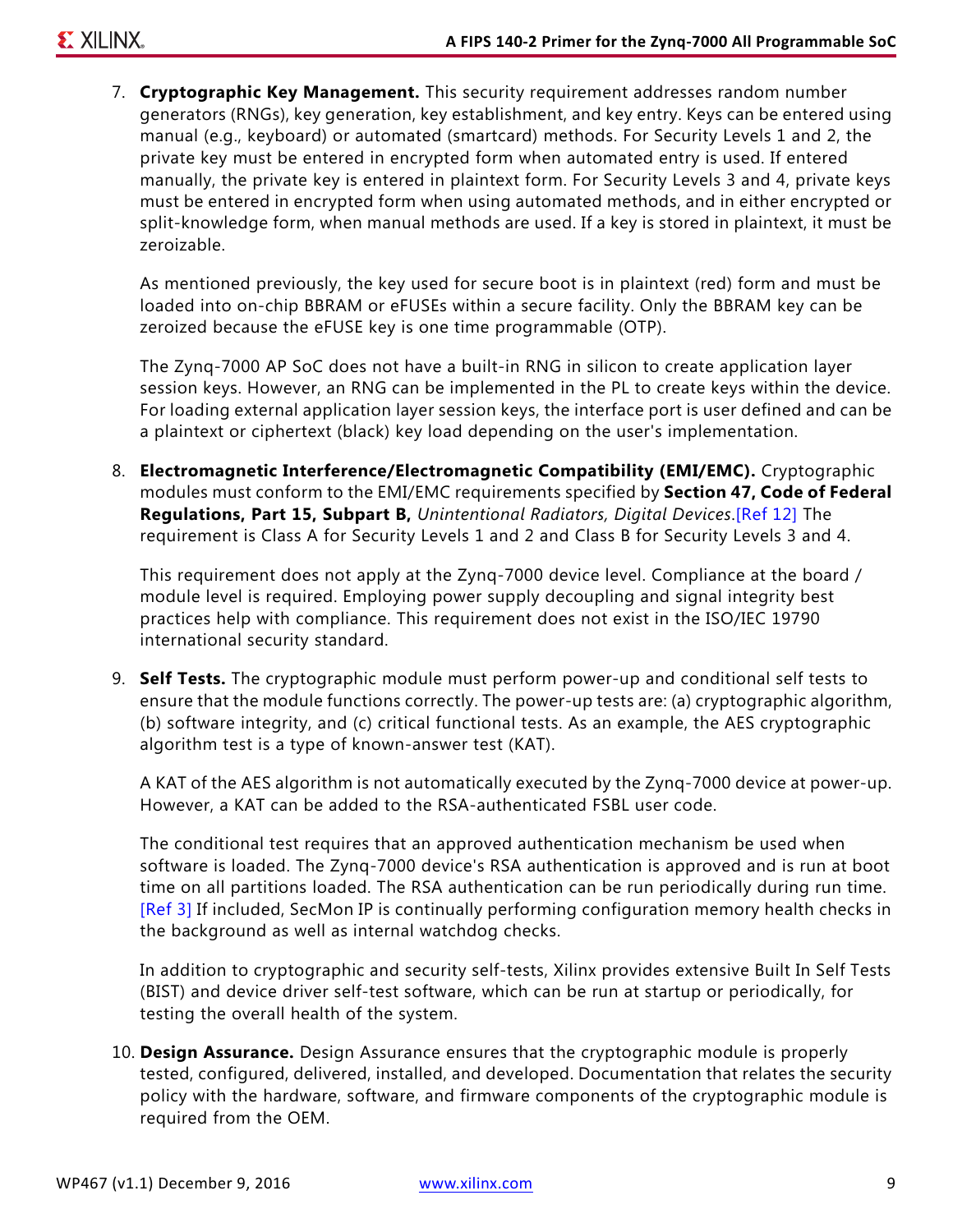Security Level 2 requires a functional specification that describes the cryptographic module and its interfaces. Security Level 3 requires the use of a high-level language to describe the security functions within the device. Security Level 4 requires formal models of the security policy.

In terms of the Zynq-7000 device itself, Xilinx follows best-in-class processes and procedures to ensure the highest quality at all stages of production. The Xilinx Quality Manual can be used as supporting documentation to help meet this requirement. [Ref 13]

For the programmable portions of a Zynq-7000 AP SoC enabled system, the documentation includes source code (e.g., C/C++) for the PS and HDL (e.g., Verilog or VHDL) for the PL. The user is responsible to ensure a quality process is followed for all the programmable user designs and supply the applicable supporting documentation.

11. **Mitigation of Other Attacks.** Cryptographic modules are subject to attacks such as power analysis, timing analysis, fault induction, and TEMPEST. FIPS 140-2 does not provide testable requirements for these attacks.[\[Ref 7\]](#page-13-5)

The use of authenticated soft security functions can be implemented in the PS or PL to mitigate attacks such as differential power analysis (DPA). Xilinx White Paper WP468, *Leveraging Asymmetric Authentication to Enhance Security-Critical Applications Using Zynq-7000 All Programmable SoCs* provides some examples as to how the security of a Zynq-7000 device can be enhanced.[\[Ref 9\]](#page-13-8)

[Table 2](#page-10-1) provides a Zynq-7000 AP SoC "scorecard" in terms of satisfying the prior eleven FIPS 140-2 security requirements (i.e., what the relative risk level is). Unless noted otherwise, the achievability is for security levels 1-4.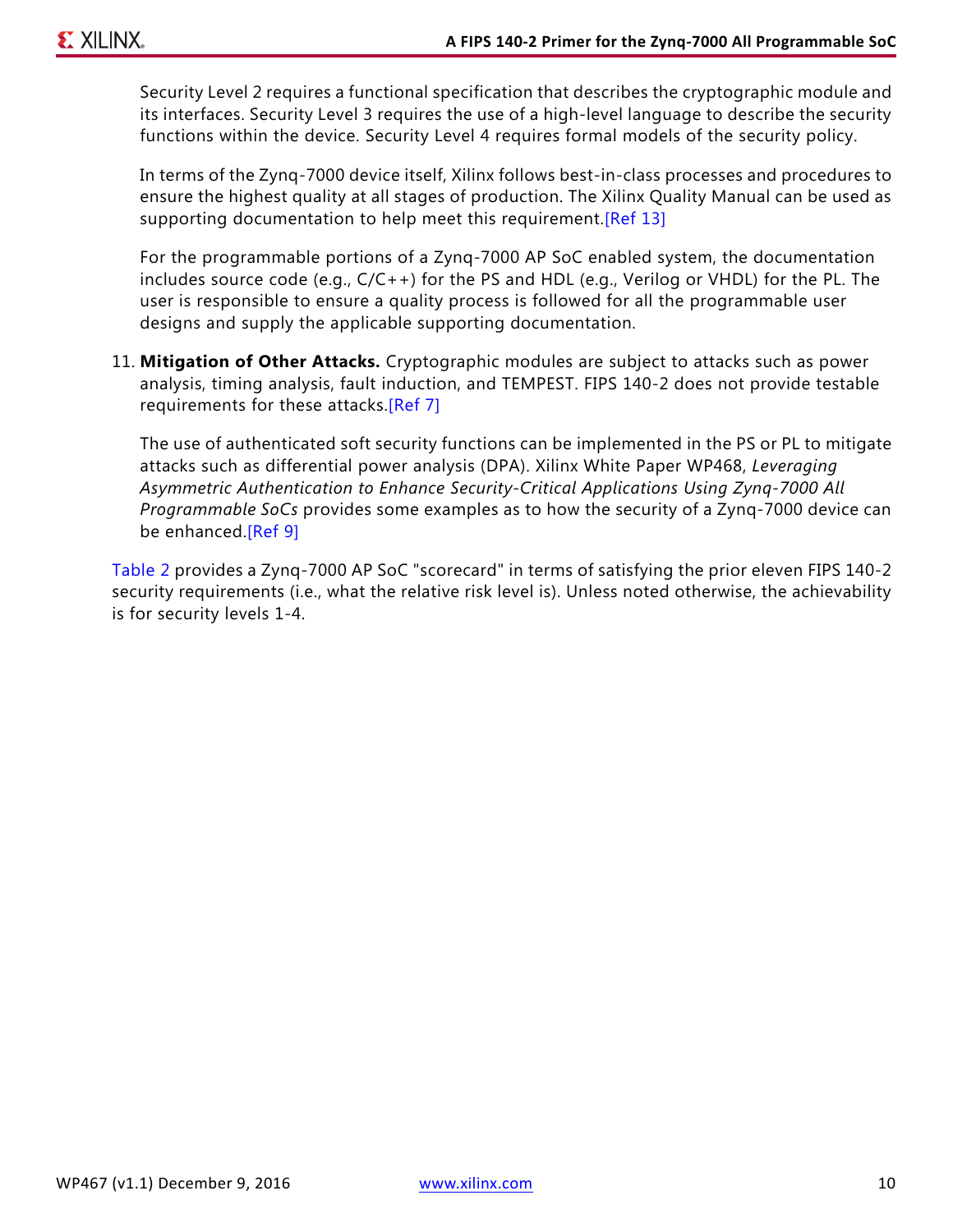| <b>FIPS 140-2 Security Requirements</b>      |                                           |  |
|----------------------------------------------|-------------------------------------------|--|
| <b>Coverage Areas</b>                        | Achievability Level with Zynq-7000 AP SoC |  |
| 1. Crypto Module Specification               | Low Risk                                  |  |
| 2. Cryptographic Module Ports and Interfaces | Low Risk                                  |  |
| 3. Roles, Services and Authentication        | Medium Risk                               |  |
| 4. Finite State Model                        | Low Risk                                  |  |
| 5. Physical Security                         | $L1-3$ : Low Risk                         |  |
|                                              | L4: Medium Risk                           |  |
| 6. Operational Environment                   | Low Risk                                  |  |
| 7. Cryptographic Key Management              | Medium Risk                               |  |
| 8. EMI / EMC                                 | n/a                                       |  |
| 9. Self-Tests                                | Medium Risk                               |  |
| 10. Design Assurance                         | Low Risk                                  |  |
| 11. Mitigation of Other Attacks              | Low Risk                                  |  |

<span id="page-10-1"></span>*Table 2:* **Zynq-7000 AP SoC FIPS 140-2 Scorecard**

### <span id="page-10-0"></span>**CAVP Overview**

Participants in CAVP are the vendor, CST, and the CAVP validation. The CST laboratory independently tests cryptographic algorithms using the Cryptographic Algorithm Validation System (CAVS) test tool. Either the vendor or the CST is allowed to perform the tests. CSTs are accredited under the NVLAP. The algorithms can be tested in a hardware environment or in simulation. The validation process typically takes 1–3 months. A list of accredited labs can be found on the NIST IFT Computer Security Resource Center website. [\[Ref 14\]](#page-13-13) Also provided on this site are tests such as KATs[.\[Ref 15\]](#page-13-14)

The AES and RSA cryptography in Zynq-7000 devices are approved cryptographic algorithms shown on the CAVP validation list. [\[Ref 16\]](#page-13-15) Authentication by the Hash Message Authentication Code (HMAC) provides assurance in the form of symmetric authentication that the image has not been altered or replaced, either by accident or intentionally. In Zynq-7000 devices, HMAC is run on partitions on which AES is run. The Zynq-7000 devices always perform AES and HMAC together.

[Table 3](#page-10-2) lists the NIST validation numbers for the Zynq-7000 devices.

| <b>CAVP Validation List</b> | <b>Validation Number</b> |
|-----------------------------|--------------------------|
| <b>AES</b>                  | 2363                     |
| <b>RSA</b>                  | 1224                     |
| HMAC                        | 1465                     |
| SHA-256                     | 2034                     |

<span id="page-10-2"></span>*Table 3:* **NIST CAVP Validation List**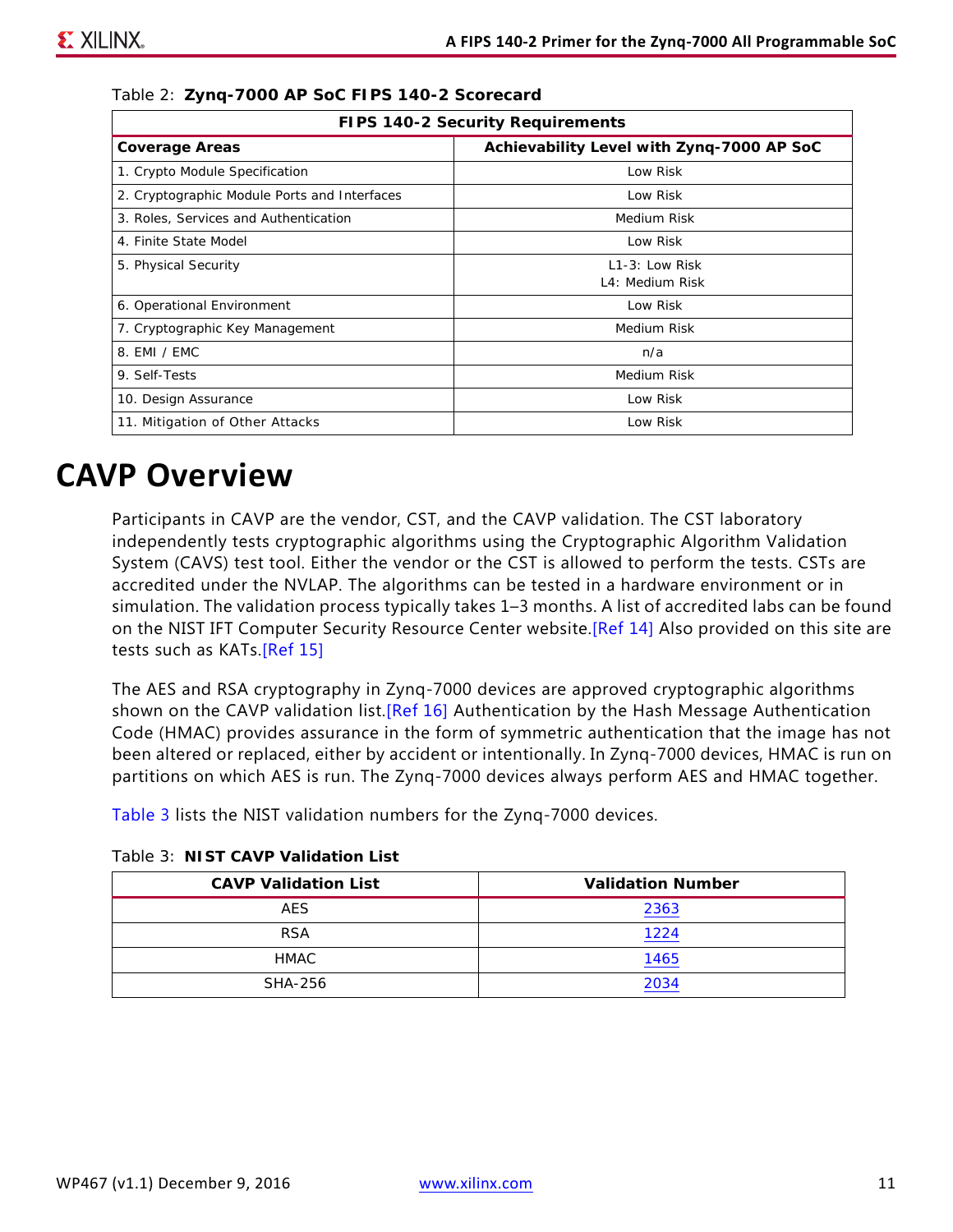### **EXILINX**

# <span id="page-11-0"></span>**ISO / IEC 19790**

While other governments recognize and use FIPS 140-2, a US government-produced standard is not appropriate for all international security projects. The ISO/IEC 19790 international standard is nearly identical to FIPS 140-2 in the four security levels and eleven security requirements, with some changes in terminology. ISO/ IEC 24759 is similar to NIST's *Derived Test Requirements*[\[Ref 17\],](#page-13-16) which outlines tests needed to achieve FIPS 140-2 certification. As of this writing, the CST Labs are not certifying to ISO/IEC 19790.

Various authorities have developed validation programs for testing against ISO/IEC 19790 requirements. For instance, Japan operates a cryptographic module validation program named JCMVP, and Korea operates a cryptographic module validation program named KCMVP. Spain, Turkey, and others have also developed programs or are in development. Most of the programs are similar in structure to USA/Canadian CMVP for FIPS 140-2. The overall goal is the mutual recognition by different programs to meet the needs of worldwide commercial sectors.

ISO 19790 differs from FIPS 140-2. [Table 4](#page-11-1) provides a summary of the changes to ISO19790. Most notably, the Software / Firmware and Non-Invasive Security sections are new, and the EMC/EMI section has been removed.

| <b>Section</b>                          | Overview of ISO 19790 Changes                                                                                                                                                                                                                                                               |
|-----------------------------------------|---------------------------------------------------------------------------------------------------------------------------------------------------------------------------------------------------------------------------------------------------------------------------------------------|
| Cryptographic Module Specification      | New modes of operation: Hybrid, Normal, Degraded; Indicator<br>is required when approved security mode is used.                                                                                                                                                                             |
| Cryptographic Module Interfaces         | Control interface is updated. Trusted channels are defined.                                                                                                                                                                                                                                 |
| Roles, Services, and Authentication     | On demand module versioning. Update of software load. Default<br>authentication must be changed after initial use. Authentication<br>strength increased.                                                                                                                                    |
| <b>Finite State Model</b>               | Moved to Life Cycle Assurance section, essentially unchanged.                                                                                                                                                                                                                               |
| Software/Firmware Security              | Zeroization of temperature values. Integrity test can use an<br>independent module. At Level 2, only executable (not source)<br>code is evaluated. Level 2: Expanded audit records. Levels 3, 4:<br>Digital signatures replace keyed hashes.                                                |
| <b>Operational Environment</b>          | Level 2: Discussion of SSPs, audit records which must be<br>maintained has expanded                                                                                                                                                                                                         |
| <b>Physical Security</b>                | Enclosure, encapsulation material, tamper seal changes.<br>Change in EFP/EFT at levels 3, 4.                                                                                                                                                                                                |
| Non-Invasive Security                   | Section is new, optional. Levels 1, 2 require non-invasive<br>security mechanisms documented. Levels 3, 4 require testing to<br>metrics in Annex F, which are not yet defined.                                                                                                              |
| Sensitive Security Parameter Management | Sensitive Security Parameter: Hashes of passwords, RBG state<br>information are CSPs. Encrypted SSP entered manually cannot<br>be displayed in plaintext. CSPs entered wirelessly must be<br>encrypted. Expanded requirements of zeroization.<br>Multi-factored authentication for Level 4. |
| EMC/EMI                                 | Removed.                                                                                                                                                                                                                                                                                    |
| Self-Tests                              | Algorithm tests must be run before first use. Pre-operational<br>tests. Levels 3, 4 require periodic self-tests, with an error log.                                                                                                                                                         |

#### <span id="page-11-1"></span>*Table 4:* **Changes to ISO 19790**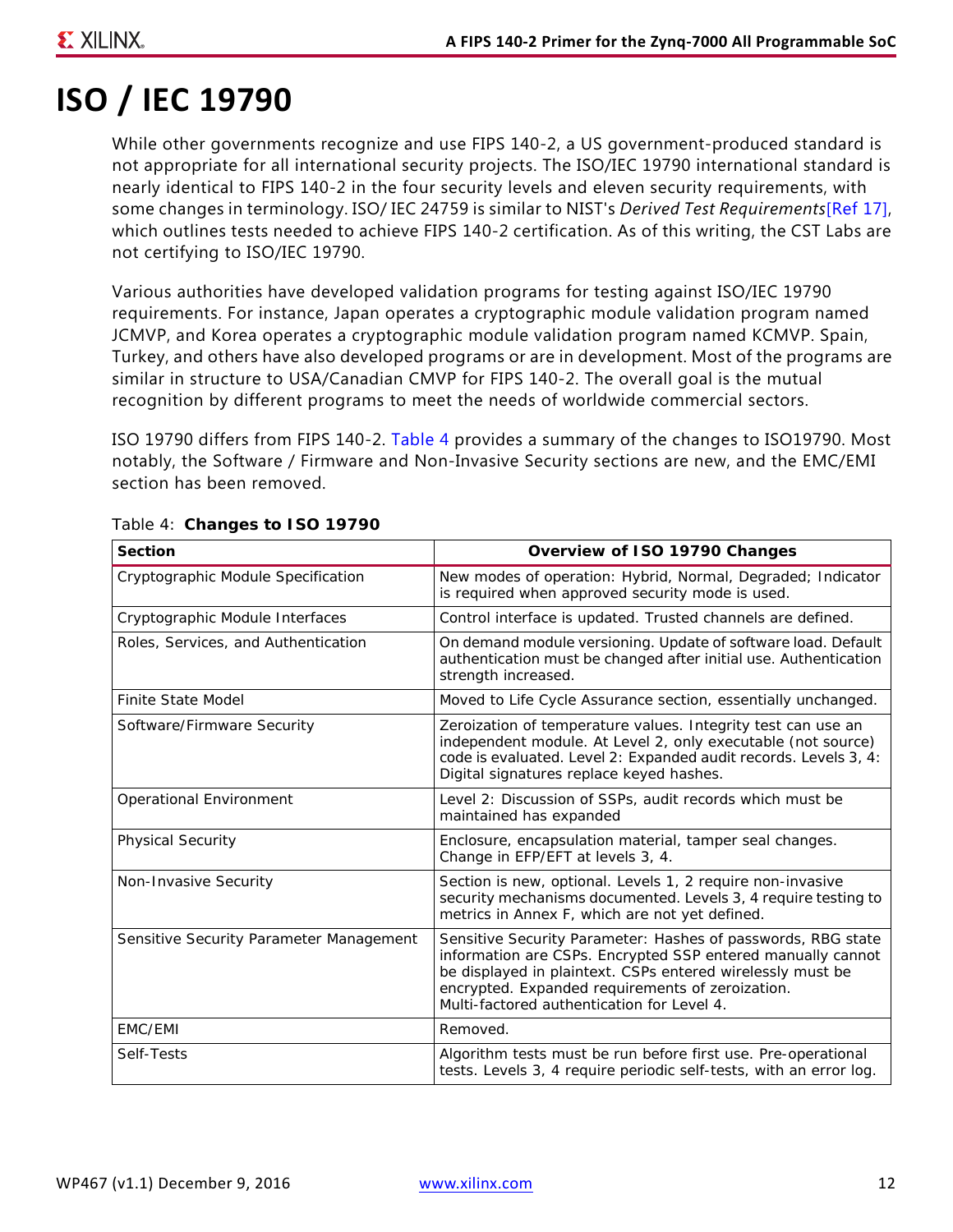| <b>Section</b>              | Overview of ISO 19790 Changes                                                                                                                                                                                                                      |
|-----------------------------|----------------------------------------------------------------------------------------------------------------------------------------------------------------------------------------------------------------------------------------------------|
| Life Cycle Assurance        | Description of functional tests. Automated security diagnostic<br>tool is required. Procedures for secure sanitization, secure<br>destruction of the module. Level 4 requires operator<br>authentication, removes requirement for formal modeling. |
| Mitigation of Other Attacks | Similar to FIPS 140-2.                                                                                                                                                                                                                             |

*Table 4:* **Changes to ISO 19790**

[Table 5](#page-12-0) provides a Zynq-7000 SoC "scorecard" in terms of satisfying the eleven ISO/IEC 19790 security requirements (i.e., what the relative risk level is). Unless noted otherwise, the achievability is for security levels 1-4.

#### <span id="page-12-0"></span>*Table 5:* **Zynq-7000 AP ISO/IEC 19790 Scorecard**

| <b>ISO/IEC 19790 Security Requirements</b> |                                           |  |
|--------------------------------------------|-------------------------------------------|--|
| <b>Coverage Areas</b>                      | Achievability Level with Zynq-7000 AP SoC |  |
| 1. Cryptographic Module Specification      | Low Risk                                  |  |
| 2. Cryptographic Module Interfaces         | Low Risk                                  |  |
| 3. Roles, Services and Authentication      | Medium Risk                               |  |
| 4. Software/Firmware Security              | Low Risk                                  |  |
| 5. Operational Environment                 | Low Risk                                  |  |
| 6. Physical Security                       | L1-3: Low Risk L4: Medium Risk            |  |
| 7. Non-Invasive Security                   | Low Risk                                  |  |
| 8. Sensitive Security Parameter Management | Medium Risk                               |  |
| 9. Self-Tests                              | Medium Risk                               |  |
| 10. Life-Cycle Assurance                   | Low Risk                                  |  |
| 11. Mitigation of Other Attacks            | Low Risk                                  |  |

### **Conclusion**

The certification of a cryptographic module against the FIPS 140-2 or ISO/IEC 19790 standards can be an arduous and time-consuming process. A Zynq-7000 AP SoC-enabled system can alleviate many of the difficulties in the certification process due to these key points:

- High level of integration
- Wide range of built-in hard security functions
- Ability to add-in authenticated soft security functions
- Hardware and software authenticated programmability
- AES, HMAC and RSA algorithms already validated by CAVP
- Mature development environments and extensive supporting documentation
- Rich partner eco-system for both the PS and PL

To help meet time-to-market demands, the combination of these key attributes makes the Zynq-7000 AP SoC an attractive solution to consider when architecting a cryptographic module that is required to adhere to stringent security standards.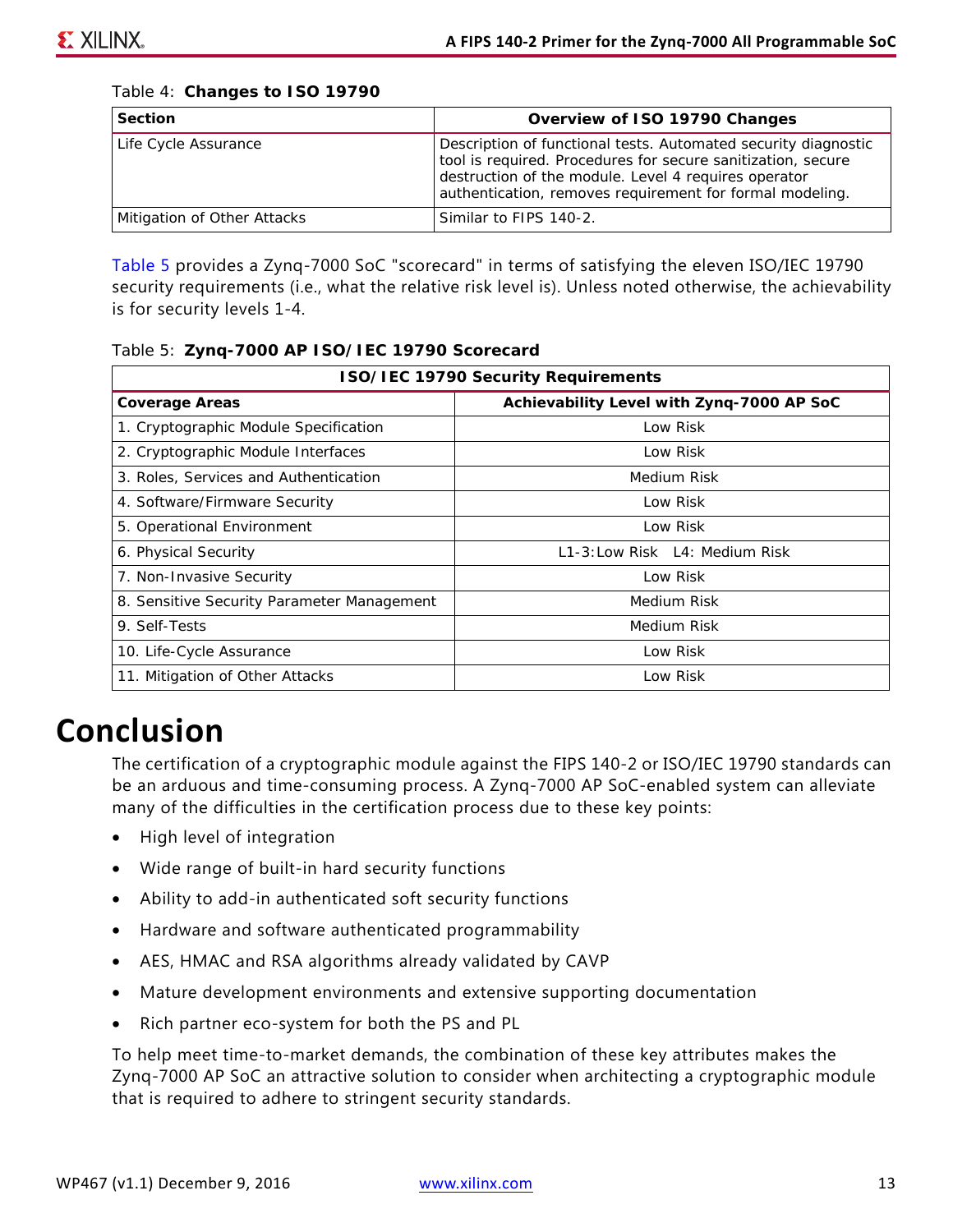### **References**

- <span id="page-13-0"></span>1. National Institute of Standards and Technology (NIST), Information Technology Laboratory, Computer Security Resource Center: *Descriptions of SHA-256, SHA-384, and SHA-512*. Accessed November 29, 2016. [https://web.archive.org/web/20130526224224/http:/csrc.nist.gov/groups/STM/cavp/document](https://web.archive.org/web/20130526224224/http:/csrc.nist.gov/groups/STM/cavp/documents/shs/sha256-384-512.pdf) s/shs/sha256-384-512.pdf
- <span id="page-13-1"></span>2. Xilinx Application Note [XAPP1175](http://www.xilinx.com/support/documentation/application_notes/xapp1175_zynq_secure_boot.pdf), *Secure Boot of Zynq-7000 All Programmable SoC.*
- <span id="page-13-2"></span>3. Xilinx Application Note [XAPP1225](http://www.xilinx.com/support/documentation/application_notes/xapp1225-rtic.pdf), *Run Time Integrity Check of Zynq-7000 All Programmable SoC System Memory.*
- <span id="page-13-3"></span>4. Xilinx User Guide [UG1019](http://www.xilinx.com/support/documentation/user_guides/ug1019-zynq-trustzone.pdf), *Programming ARM TrustZone Architecture on the Xilinx Zynq-7000 All Programmable SoC: User Guide.*
- <span id="page-13-6"></span>5. Xilinx Product Brief, [Security Monitor IP](http://www.xilinx.com/support/documentation/product-briefs/security-monitor-ip-core-product-brief.pdf)*: Industry-Leading Programmable Device Security Protecting IP and Mission Critical Data.*
- <span id="page-13-4"></span>6. Xilinx Application Note [XAPP1086](http://www.xilinx.com/support/documentation/application_notes/xapp1086-secure-single-fpga-using-7s-idf.pdf), *Developing Secure and Reliable Single FPGA Designs with Xilinx 7 Series FPGAs Using the Isolation Design Flow.*
- <span id="page-13-5"></span>7. National Institute of Standards and Technology (NIST), Information Technology Laboratory, Computer Security Resource Center: *[Security Requirements for Cryptographic Modules \(FIPS PUB](http://csrc.nist.gov/publications/fips/fips140-2/fips1402.pdf)  [140-2\)](http://csrc.nist.gov/publications/fips/fips140-2/fips1402.pdf).* May 2001. (Supersedes FIPS PUB 140-1, January 1994.) Retrieved 15 June 2015.
- <span id="page-13-9"></span>8. Xilinx Application Note [XAPP1223](http://www.xilinx.com/support/documentation/application_notes/xapp1223-crypto-key-change.pdf), *Changing the Cryptographic Key in Zynq-7000 AP SoC.*
- <span id="page-13-8"></span>9. Xilinx White Paper [WP468](http://www.xilinx.com/support/documentation/white_papers/wp468_asym-auth-zynq-7000.pdf), *Leveraging Asymmetric Authentication to Enhance Security-Critical Applications Using Zynq-7000 All Programmable SoCs.*
- <span id="page-13-7"></span>10. Xilinx User Guide [UG585,](http://www.xilinx.com/support/documentation/user_guides/ug585-Zynq-7000-TRM.pdf) *Zynq-7000 AP SoC: Technical Reference Manual.*
- <span id="page-13-10"></span>11. Xilinx Application Note [XAPP1084,](http://www.xilinx.com/support/documentation/application_notes/xapp1084_tamp_resist_dsgns.pdf) *Developing Tamper Resistant Designs with Xilinx Virtex-6 and 7 Series FPGAs.*
- <span id="page-13-11"></span>12. *Unintentional Radiators, Digital Devices,* Section 47, [Code of Federal Regulations, Part 15,](https://www.gpo.gov/fdsys/pkg/CFR-2015-title47-vol1/pdf/CFR-2015-title47-vol1-part15.pdf)  [Subpart B](https://www.gpo.gov/fdsys/pkg/CFR-2015-title47-vol1/pdf/CFR-2015-title47-vol1-part15.pdf).
- <span id="page-13-12"></span>13. *Xilinx Quality Manual*, [QAP0002.](http://www.xilinx.com/products/quality/QualityManual.pdf)
- <span id="page-13-13"></span>14. National Institute of Standards and Technology (NIST), Information Technology Laboratory, Computer Security Resource Center: *[Cryptographic And Security Testing \(CST\) Laboratories](http://csrc.nist.gov/groups/STM/testing_labs/index.html)*. Updated June 2015. Retrieved 15 June 2015.
- <span id="page-13-14"></span>15. National Institute of Standards and Technology (NIST), Information Technology Laboratory, Computer Security Resource Center: *[The Advanced Encryption Standard Algorithm Validation](http://csrc.nist.gov/groups/STM/cavp/documents/aes/AESAVS.pdf)  [Suite \(AESAVS\)](http://csrc.nist.gov/groups/STM/cavp/documents/aes/AESAVS.pdf)*. Updated November 2002. Retrieved 15 June 2015.
- <span id="page-13-15"></span>16. National Institute of Standards and Technology (NIST), Information Technology Laboratory, Computer Security Resource Center: *[Algorithm Validation Lists](http://csrc.nist.gov/groups/STM/cavp/validation.html)*. Retrieved 15 June 2015.
- <span id="page-13-16"></span>17. National Institute of Standards and Technology (NIST), Information Technology Laboratory, Computer Security Resource Center: *[Derived Test Requirements for FIPS PUB 140-2, Security](http://csrc.nist.gov/groups/STM/cmvp/documents/fips140-2/FIPS1402DTR.pdf)  [Requirements for Cryptographic Modules](http://csrc.nist.gov/groups/STM/cmvp/documents/fips140-2/FIPS1402DTR.pdf)*. DRAFT January 2011, no update. Retrieved 15 June 2015.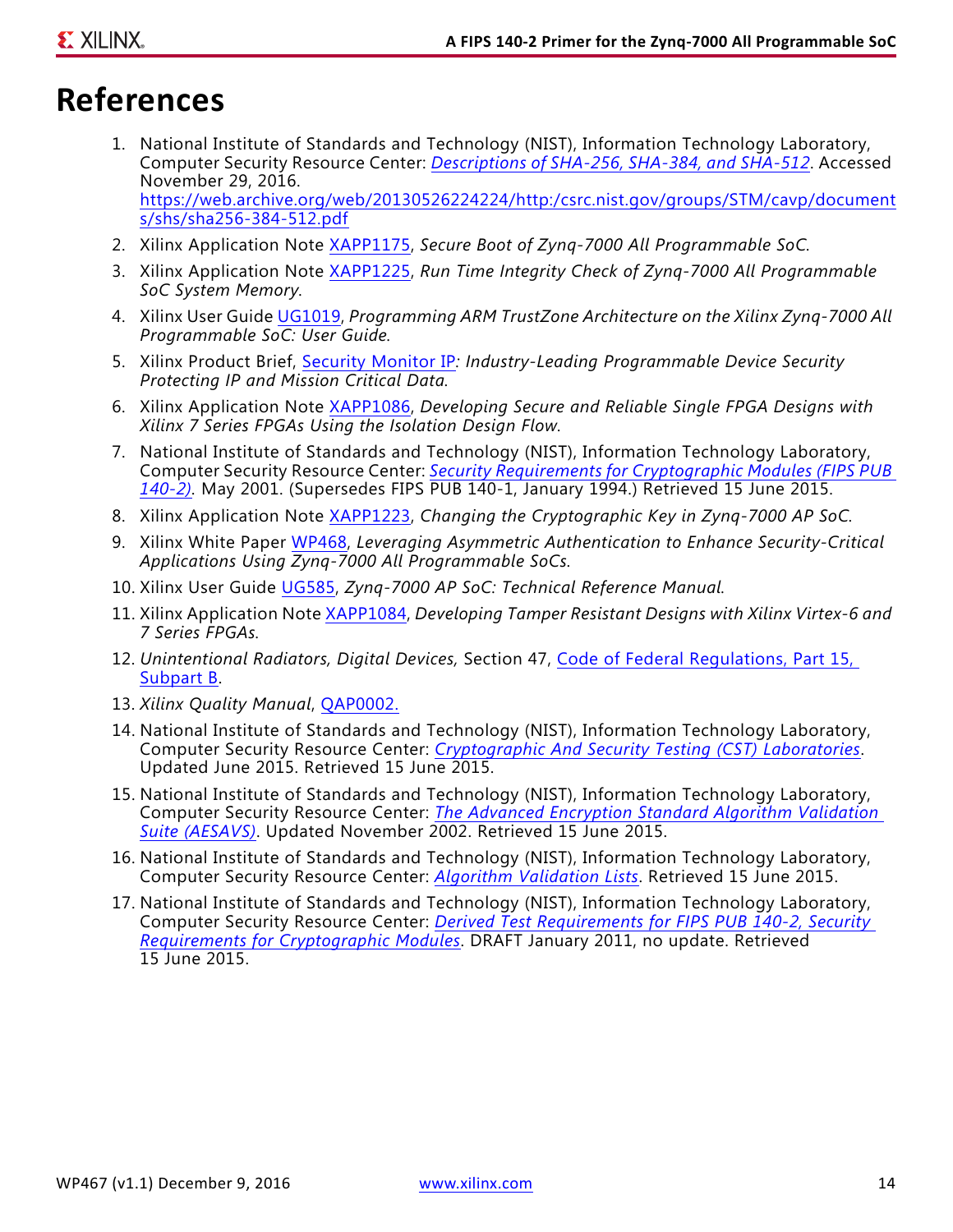### **Further Reading**

- 1. Xilinx Application Note [XAPP1223](http://www.xilinx.com/support/documentation/application_notes/xapp1223-crypto-key-change.pdf), *Changing the Cryptographic Key in Zynq-7000 AP SoC*
- 2. Xilinx White Paper [WP365](http://www.xilinx.com/support/documentation/white_papers/wp365_Solving_Security_Concerns.pdf), *Solving Today's Design Security Concerns*
- 3. Wikipedia, *[Cryptographic Module Validation Program](https://en.wikipedia.org/wiki/Cryptographic_Module_Validation_Program)*. Retrieved 15 June 2015.
- 4. National Institute of Standards and Technology (NIST), Information Technology Laboratory, Computer Security Resource Center: *[CAVP Management Manual](http://csrc.nist.gov/groups/STM/cavp/documents/CAVPMM.pdf)*. Draft 1.0 June 2009, no update. Retrieved 15 June 2015.
- 5. National Institute of Standards and Technology (NIST), Information Technology Laboratory, Computer Security Resource Center: *[Frequently Asked Questions for the Cryptographic](http://csrc.nist.gov/groups/STM/cavp/documents/CAVPFAQ.pdf)  [Algorithm Validation Program Concerning the Validation of Cryptographic Algorithm](http://csrc.nist.gov/groups/STM/cavp/documents/CAVPFAQ.pdf)  [Implementations](http://csrc.nist.gov/groups/STM/cavp/documents/CAVPFAQ.pdf)*. Updated May 2016. Retrieved 8 July 2016.
- 6. National Institute of Standards and Technology (NIST), Information Technology Laboratory, Computer Security Resource Center: *[Implementation Guidance for FIPS PUB 140-2 and the](http://csrc.nist.gov/groups/STM/cmvp/documents/fips140-2/FIPS1402IG.pdf)  [Cryptographic Module Validation Program](http://csrc.nist.gov/groups/STM/cmvp/documents/fips140-2/FIPS1402IG.pdf)*. Updated June 2016. Retrieved 8 July 2016.